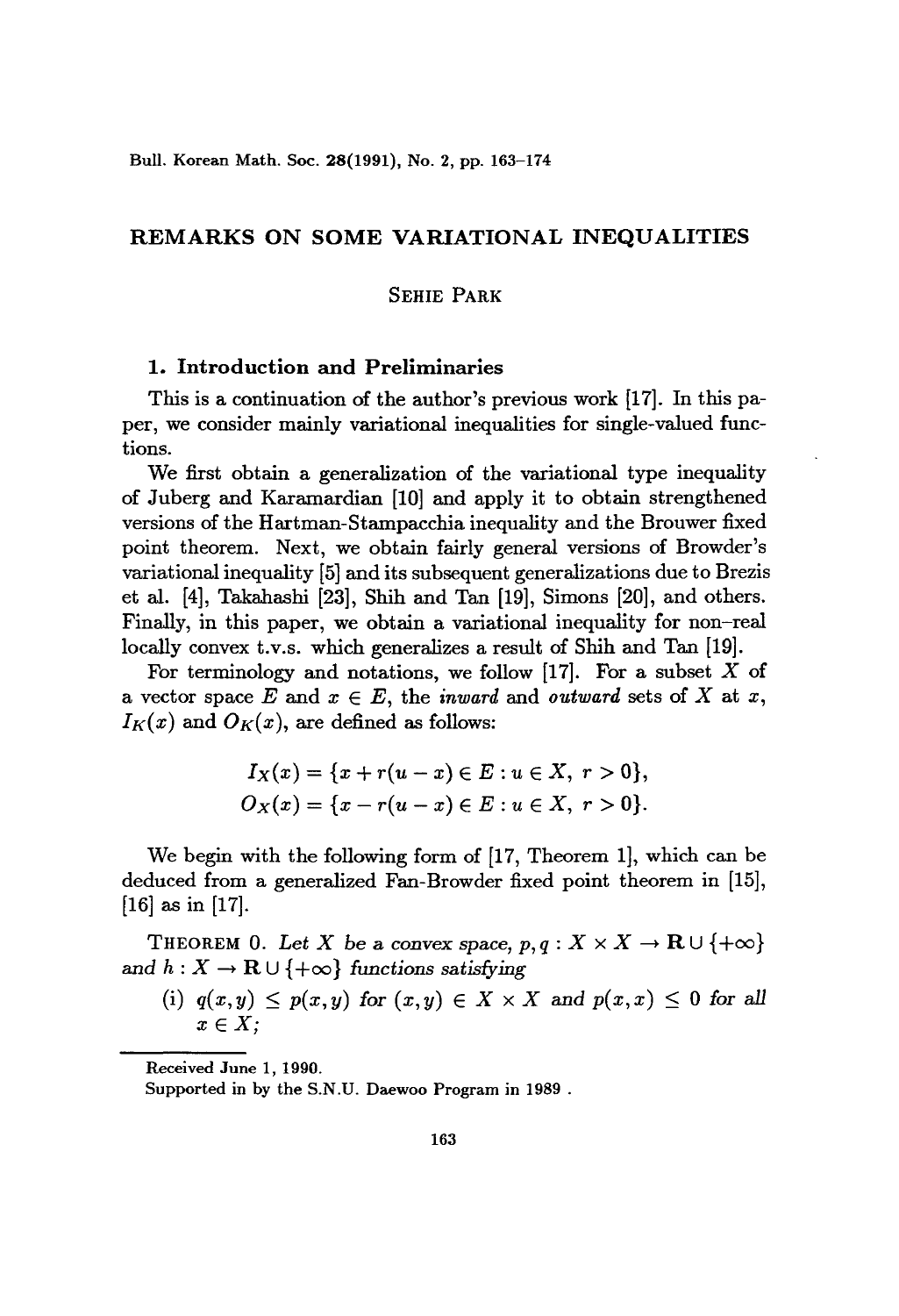- (ii) for each  $y \in X$ ,  $\{x \in X : p(x,y) + h(y) > h(x)\}$  is convex or *empty;*
- (iii) *for* each  $x \in X$ ,  $\{y \in X : q(x,y) + h(y) > h(x)\}$  *is compactly open;* and
- (iv) *there exist* a nonempty compact subset *K of* X and, *for* each *finite subset*  $N$  *of*  $X$ , a compact convex subset  $L_N$  of  $X$  con*taining N* such that  $y \in L_N \backslash K$  *implies*  $q(x, y) + h(y) > h(x)$ *for* some  $x \in L_N$ .

*Then there exists* a *point*  $y_0 \in K$  *such that* 

$$
q(x,y_0)+h(y_0)\leq h(x) \quad \text{for all} \quad x\in X.
$$

Moreover, the set of all such solutions  $y_0$  is a compact subset of K.

## **2.** Main results

Let *E* be a real vector space, *F* a nonempty set, and  $\langle \cdot, \cdot \rangle : E \times F \to \mathbf{R}$ a real-valued function which is linear in the first variable in the sense : for each given  $y \in F$ ,  $\langle \cdot, y \rangle$  maps E linearly into **R**.

THEOREM 1. Let X be a convex space in E,  $h: X \to \mathbf{R} \cup \{+\infty\}$ and  $f, g: X \to F$  functions satisfying

- (i)  $\langle x-y,gy \rangle \leq \langle x-y,fy \rangle$  for  $(x,y) \in X \times X$ ;
- (ii) for each  $y \in X$ ,  $\{x \in X : (x y, fy) + h(y) > h(x)\}$  is convex or *empty;*
- (iii) for each  $x \in X$ ,  $\{y \in X : (x-y, gy) + h(y) > h(x)\}$  is compactly open; and
- (iv) *there exist* a non*empty* compact *subset K of X* and, *for* each *finite* subset N of X, a compact convex subset  $L_N$  of X containing *N* such that  $y \in L_N \backslash K$  implies  $\langle x-y, gy \rangle + h(y) > h(x)$ *for* some  $x \in L_N$ .

*Then there exists* a  $y_0 \in K$  *such that* 

$$
\langle x-y_0, gy_0\rangle + h(y_0) \leq h(x) \quad \text{for all} \quad x \in X.
$$

Moreover, if  $h : E \to \mathbf{R} \cup \{+\infty\}$  is convex, then the inequality holds *for all*  $x \in I_X(y_0)$ .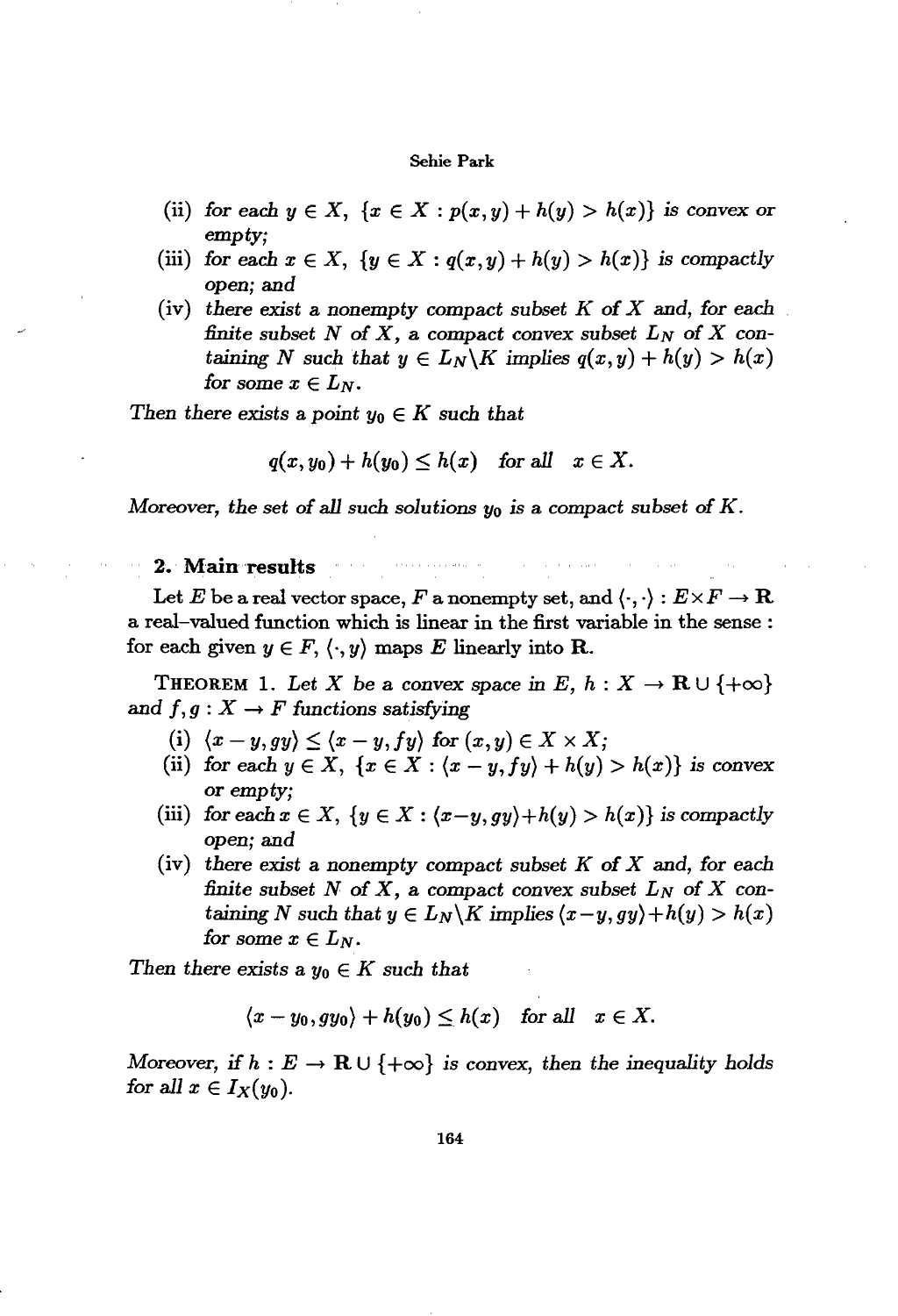*Proof.* Putting  $p(x,y) \equiv \langle x-y,fy \rangle$  and  $q(x,y) \equiv \langle x-y,gy \rangle$  in Theorem 0, we have a  $y_0 \in K$  satisfying

$$
\langle x-y_0, gy_0\rangle + h(y_0) \leq h(x) \text{ for all } x \in X.
$$

Moreover, suppose that  $h : E \to \mathbf{R} \cup \{+\infty\}$  is convex. If  $x \in I_X(y_0) \backslash X$ , then there exist  $u \in X$  and  $r > 1$  such that  $x = y_0 + r(u - y_0)$ . Hence

$$
u-y_0=\frac{1}{r}(x-y_0)
$$
 and  $u=\frac{1}{r}x+(1-\frac{1}{r})y_0 \in X$ .

Since  $\langle u - y_0, gy_0 \rangle + h(y_0) \leq h(u)$ , we have

$$
\frac{1}{r}(x - y_0, gy_0) + h(y_0) \le h(u) \le \frac{1}{r}h(x) + (1 - \frac{1}{r})h(y_0)
$$

or

$$
\langle x-y_0, gy_0\rangle + h(y_0) \leq h(x) \quad \text{for all} \quad x \in I_X(y_0).
$$

This completes our proof.

COROLLARY 1.1. Let *X* be a convex space in  $E, h: X \to \mathbf{R} \cup \{+\infty\}$ a *l.s.c.* convex function, and  $f: X \to F$  a function such that

- (a) for each  $x \in X$ ,  $y \mapsto \langle x y, fy \rangle$  is *l.s.c.* on compact subsets of *X,and*
- (b) the condition (iv) of Theorem 1 holds with  $f \equiv g$ .

*Then there exists* a  $y_0 \in K$  *such that* 

$$
\langle x-y_0, fy_0\rangle + h(y_0) \leq h(x) \quad \text{for all} \quad x \in X.
$$

*Moreover,* if  $h : E \to \mathbf{R} \cup \{+\infty\}$  is a convex function which is l.s.c. on *X*, then the inequality holds for all  $x \in I_X(y_0)$ 

*Proof.* We use Theorem 1 with  $f \equiv g$ . Since, for each  $y \in X$ ,  $x \mapsto \langle x-y, fy \rangle$  is linear and  $x \mapsto h(x)$  is convex, the set  $\{x \in X:$  $\langle x-y, fy \rangle + h(y) > h(x)$  is convex or empty. This shows that the condition (ii) in Theorem 1 holds. Since *h* is l.s.c., the condition (a) implies (iii). Therefore, by Theorem 1, the conclusion follows.

For  $h \equiv 0$ , we have the following: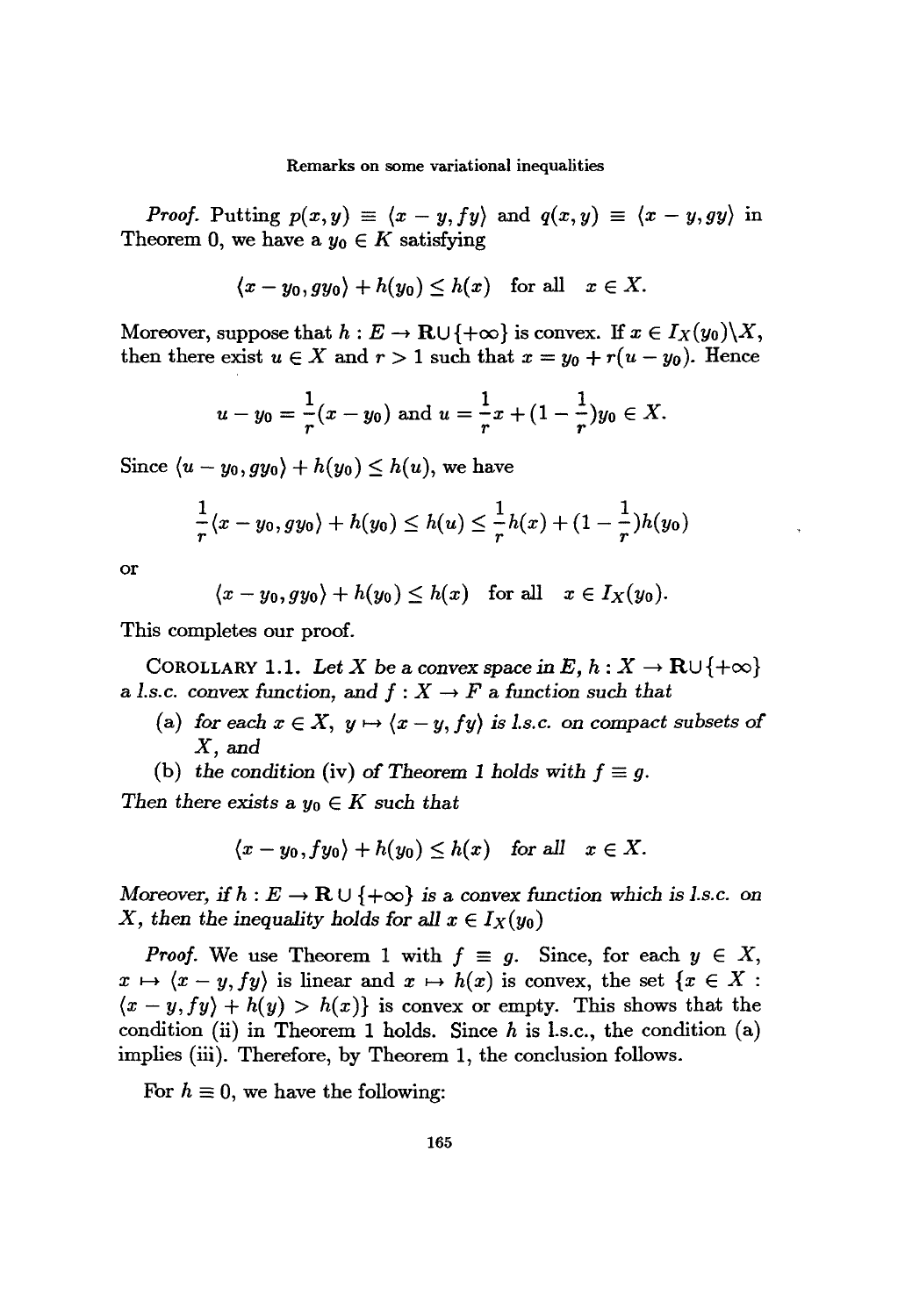COROLLARY 1.2. Let X be a convex space in E, and  $f: X \to F$  a *function.*

(1) If, for each  $x \in X$ ,  $y \mapsto \langle x-y, fy \rangle$  is *l.s.c.* on compact subsets of *X*, and if there exist *K* and  $L_N$  as in (iv) of Theorem 0 such that  $y \in L_N \backslash K$  *implies*  $\langle x - y, fy \rangle > 0$  *for some*  $x \in L_N$ *, then there exists*  $a y_0 \in K$  such that

$$
\langle x-y_0, fy_0\rangle \leq 0 \quad \text{for all} \quad x \in I_X(y_0).
$$

(2) If, for each  $x \in X$ ,  $y \mapsto (y-x, fy)$  is *l.s.c.* on compact subsets of  $X$ , and if there exist  $K$  and  $L_N$  as in (iv) of Theorem 0 wuch that  $y \in L_N \backslash K$  *implies*  $\langle y - x, fy \rangle > 0$  *for some*  $x \in L_N$ *, then there exists*  $a, y_0 \in K$  *such that* 

$$
\langle x-y_0, fy_0\rangle \leq 0 \quad \text{for all} \quad x \in O_X(y_0).
$$

*Proof.* The case (1) is a direct consequence of Corollary 1.1 with  $h\equiv 0.$ 

For (2), considering  $\langle y-x, fy \rangle$  instead of  $\langle x-y, fy \rangle$  in (1), we obtain a  $y_0 \in K$  such that

$$
\langle y_0-x', fy_0\rangle\leq 0\quad \text{for all}\,\, x'\in I_X(y_0).
$$

For any  $x \in O_X(y_0)$ , let  $x' = 2y_0 - x \in I_X(y_0)$ . Then

 $\langle x - y_0, fy_0 \rangle \leq 0$  for all  $x \in O_X(y_0)$ .

REMARKS.

1. If *E* is a t.v.s. and if  $x \mapsto \langle x, y \rangle$  is continuous on *E* for each fixed  $y \in F$ , then the inward [resp. outward] set in Corollary 3.2 can be replaced by its closure.

2. The coercivity assumption in (1) is implied by the following:

(\*) there exists a nonempty compact convex subset *L* of *X* such that, for each  $y \in X \backslash L$ , there is an  $x \in L$  satisfying  $\langle x-y, fy \rangle >$ o.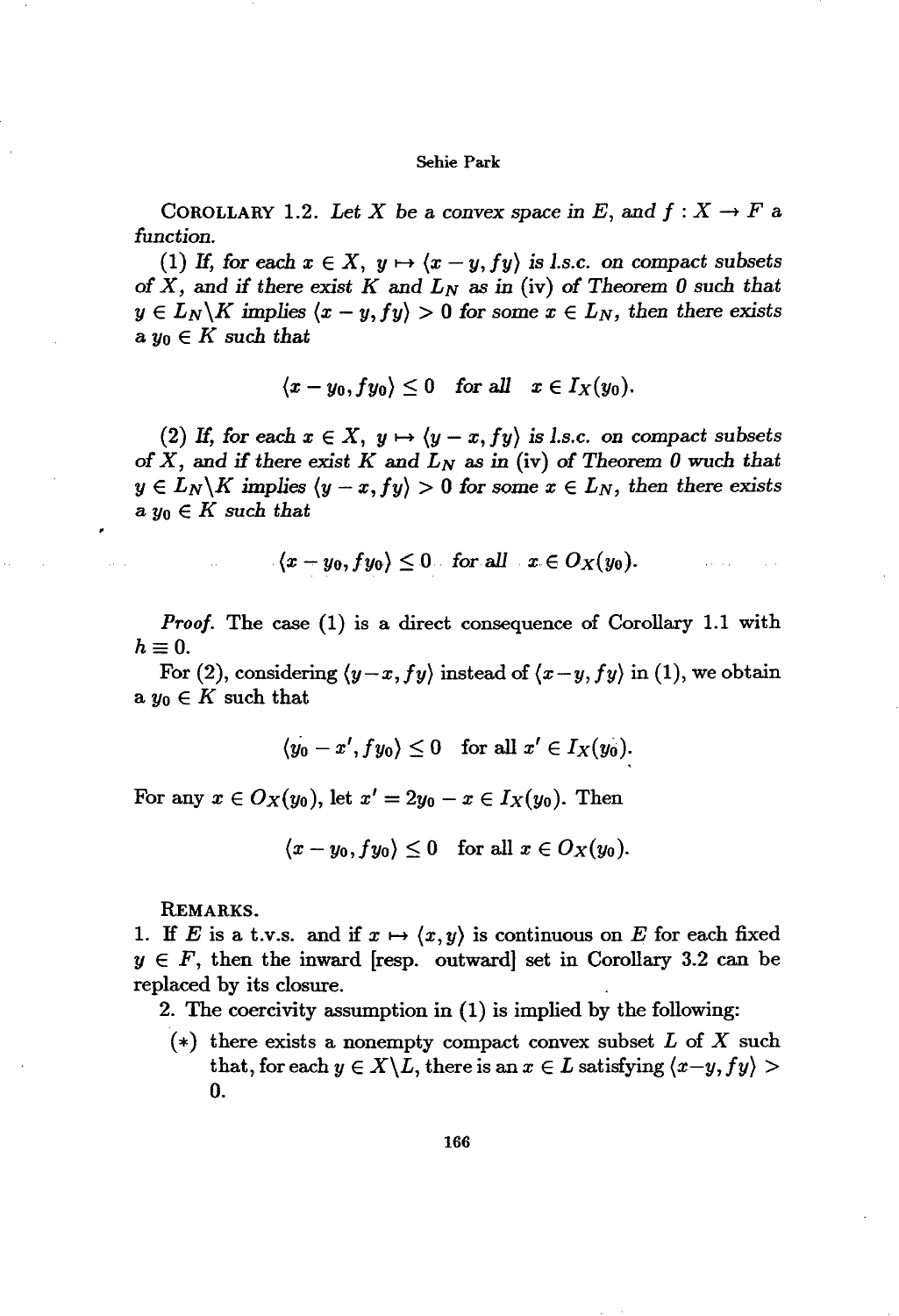Corollary 1.2(1) with the assumption  $(*)$  improves the "variational" type" inequality of Juberg and Karamardian [10, Theorem]. In fact, they assumed closedness of  $X$  and local convexity of  $E$ , and obtained weaker conclusion.

3. For a compact X, the condition  $(*)$  holds automatically. Therefore, from Corollary 1.2, we have the following:

COROLLARY 1.3. *Let* X be a compact convex *subset in* a t. *v.s. E, F* a topological space, and  $f: X \to F$  a function such that  $(x, y) \mapsto \langle x, fy \rangle$ *is continuous* on  $E \times X$ . *Then there exists* a  $y_0 \in X$  *such that* 

$$
\langle x-y_0, fy_0\rangle \leq 0 \quad \text{for all} \quad x \in W(y_0).
$$

REMARK. Here  $W(y_0)$  denotes any of  $\overline{I}_X(y_0)$  or  $\overline{O}_X(y_0)$ . Corollary 1.3 strengthens Juberg and Karamardian [10, Lemma]. They showed that Corollary 1.2 follows from Corollary 1.3 in a particular case.

Let  $\langle \cdot, \cdot \rangle$  denote the inner product of a real inner product space. Then Corollary 1.3 reduces to the following:

COROLLARY 1.4. *Let* X be a compact *convex subset* in an *inner product space*  $E$  and  $f: X \to E$  a continuous map. Then there exists an  $x_0 \in X$  *satisfying* 

$$
\langle fx_0, y - x_0 \rangle \le 0 \quad \text{for all} \quad y \in W(x_0)
$$

REMARK. The origin of Corollary 1.4 goes back to Hartman and Stampacchia [9] in 1966 for  $\mathbb{R}^n$ . See also Stampacchia [22, Theorem 2.2] and More [13, Theorem 2.1].

We now show that Corollary 1.4 implies the following well-known generalization of the Brouwer fixed point theorem.

COROLLARY 1.5. *Let* X be a compact *convex subset* in an *inner* product *space*  $E$  and  $g: X \to E$  a continuous map such that  $gx \in W(x)$ for all  $x \in BdX$ . Then *q* has a fixed point.

*Proof.* For any  $x \in X$  we have  $gx \in W(x)$ . In fact, for any  $x \in \text{Int } X$ , we have  $gx \in E = I_X(x) = O_X(x)$ . Define  $f \equiv g - 1_X : X \to E$ . Then by Corollary 1.4, there exists an  $x_0 \in X$  such that

$$
\langle gx_0-x_0,y-x_0\rangle\leq 0\quad\text{for all}\quad y\in W(x_0).
$$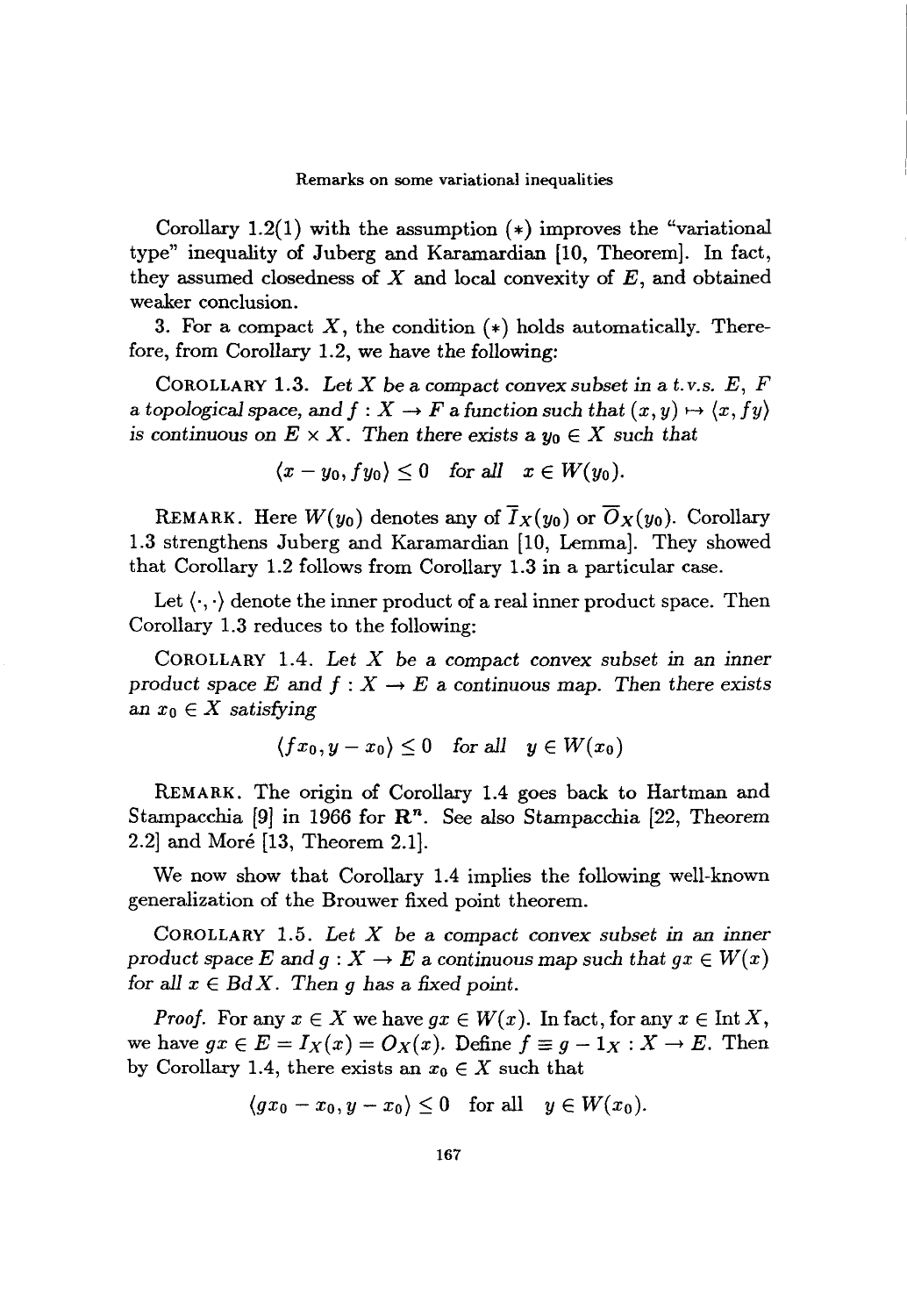Since  $gx_0 \equiv y$  lies in  $W(x_0)$ , we must have  $x_0 = gx_0$  as desired.

Let  $E$  be a real t.v.s.,  $E^*$  its topological dual (i.e., the vector space of all continuous linear functionals  $E \to \mathbf{R}$ ), and  $\langle \cdot, \cdot \rangle : E^* \times E \to \mathbf{R}$ denote the natural pairing.

THEOREM 2. *Let* X *be* a *convex* space in *E* and *let*

$$
p(x,y) \equiv \langle fx, y-x \rangle + h(x) - h(y)
$$

where  $h: X \to \mathbf{R}$  is a *l.s.c.* convex function and  $f: X \to E^*$  is a *function* such *that*

- (a) for each  $y \in X$ ,  $x \mapsto \langle fx, y x \rangle$  is *l.s.c.* on compact subsets of X,and
- (b) *there exist* a *nonempty.compact subset K* of X and, *for* any *finite* subset *N* of *X*, a compact convex subset  $L_N$  of *X* containing *N* such that  $x \in L_N \backslash K$  implies  $p(x, y) > 0$  for some  $y\in L_N$ .

*Then there exists* an  $x_0 \in K$  *such that* 

$$
p(x_0, y) \le 0 \quad \text{for all} \quad y \in X.
$$

Moreover, if  $h : E \to \mathbf{R}$  is a convex function which is *l.s.c.* on X, *then* the conclusion holds for all  $y \in I_X(x_0)$ .

*Proof.* In Corollary 1.1, interchange *x* and *y* and put  $F = E^*$ .

REMARKS.

1. Note that Brezis, Nirenberg, and Stampacchia [4, Application 3] obtained Theorem 2 under the stronger assumption that  $f$  is pseudomonotone and continuous with a much stronger condition than (b). Theorem 2 improves Brézis [3, Corollary 29] and Hartman and Stampacchia [9, Theorems 1.1 and 5.1].

2. Theorem 2 also improves Alien [1, Corollary 1]. In fact, he assumed the following particular form of (b):

 $(b)'$  let L be a nonempty compact convex subset of X and suppose that for each  $x \in X \backslash L$  there exists  $y \in L$  such that  $p(x, y) > 0$ .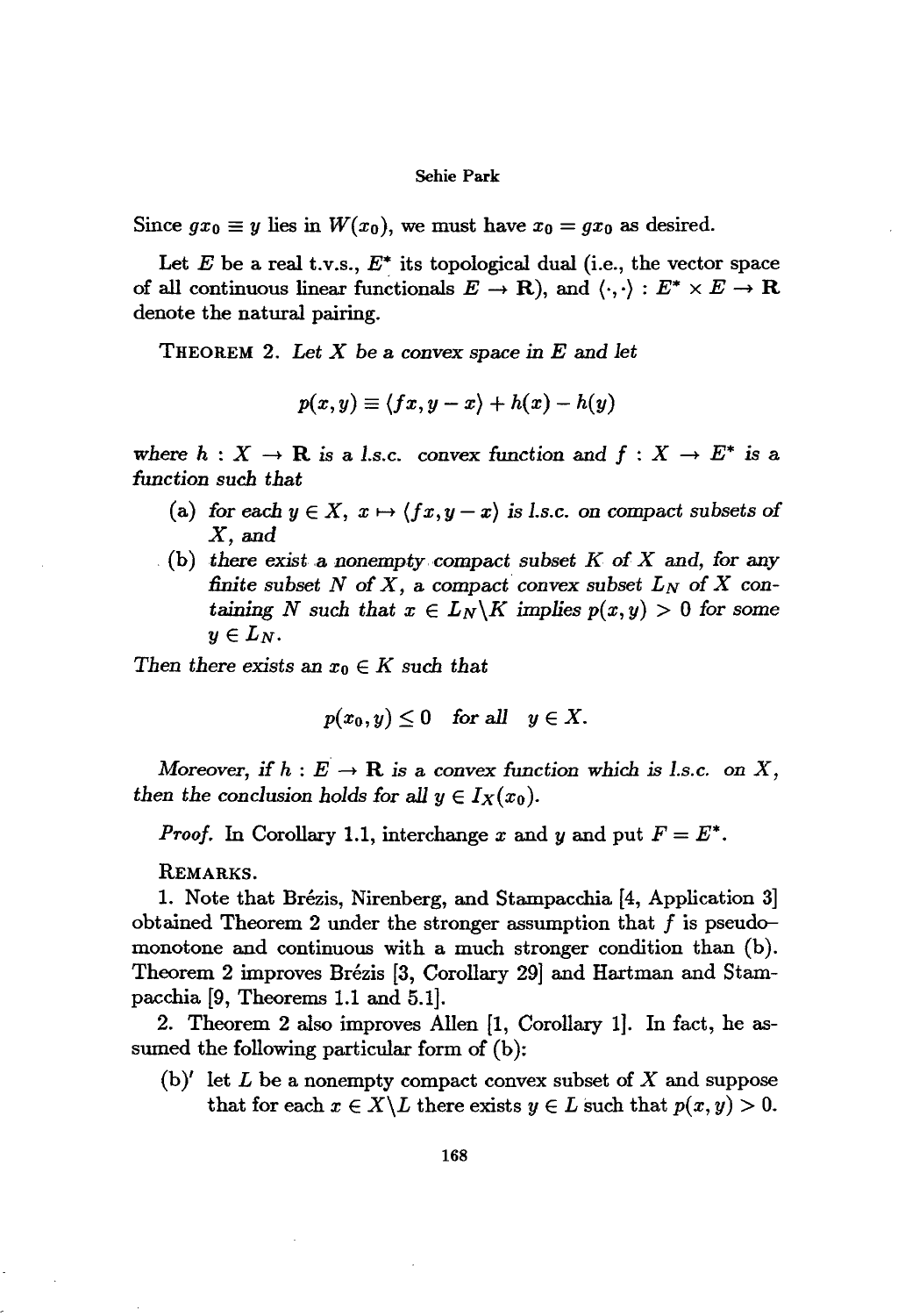From now on, let  $E^*$  have any topology such that a continuous function  $f: X \to E^*$  satisfies the requirement (a) of Theorem 2. For example, we equip  $E^*$  with the topology of uniform convergence on bounded subsets of E.

COROLLARY 2.1. Let X be a convex subset of E, and  $f: X \to E^*$ continuous.

(1) If there exist *K* and  $L_N$  as in (b) of Theorem 2 such that  $x \in$  $L_N \backslash K$  *implies*  $\langle fx, y - x \rangle > 0$  *for some*  $y \in L_N$ *, then there exists an*  $x_0 \in K$  *such* that

$$
\langle fx_0, y - x_0 \rangle \le 0 \quad \text{for all} \quad y \in \overline{I}_X(x_0).
$$

(2) If there exist *K* and  $L_N$  as in (b) of Theorem 2 such that  $x \in$  $L_N \backslash K$  *implies*  $\langle fx, x - y \rangle > 0$  *for some*  $y \in L_N$ *, then there exists an*  $x_0 \in K$  *such* that

$$
\langle fx_0, y - x_0 \rangle \le 0 \quad \text{for all} \quad y \in \overline{O}_X(x_0).
$$

*Proof.* (1) By putting  $h \equiv 0$  in Theorem 2, we know that there exists an  $x_0 \in K$  such that

$$
\langle fx_0, y - x_0 \rangle \le 0 \quad \text{for all} \quad y \in I_X(x_0).
$$

Since  $fx_0 \in E^*$ , this implies the conclusion.

(2) By the case for  $\langle fx, y - x \rangle$  in Theorem 2, we know that there exists a point  $x_0 \in K$  such that  $\langle fx_0, x_0 - y' \rangle \leq 0$  for all  $y' \in \overline{I}_X(x_0)$ as in (1). For any  $y \in O_X(x_0)$ , let  $y' = 2x_0 - y \in I_X(x_0)$ . Then

$$
\langle fx_0, y - x_0 \rangle = \langle fx_0, x_0 - y' \rangle \leq 0
$$

for all  $y \in O_X(x_0)$ . Hence,  $\langle fx_0, y - x_0 \rangle \leq 0$  holds for all  $y \in \overline{O}_X(x_0)$ .

REMARKS.

1. In case X is compact, Corollary 2.1 reduces to Park [14, Theorem 2], which strengthens Browder [5, Theorem 2].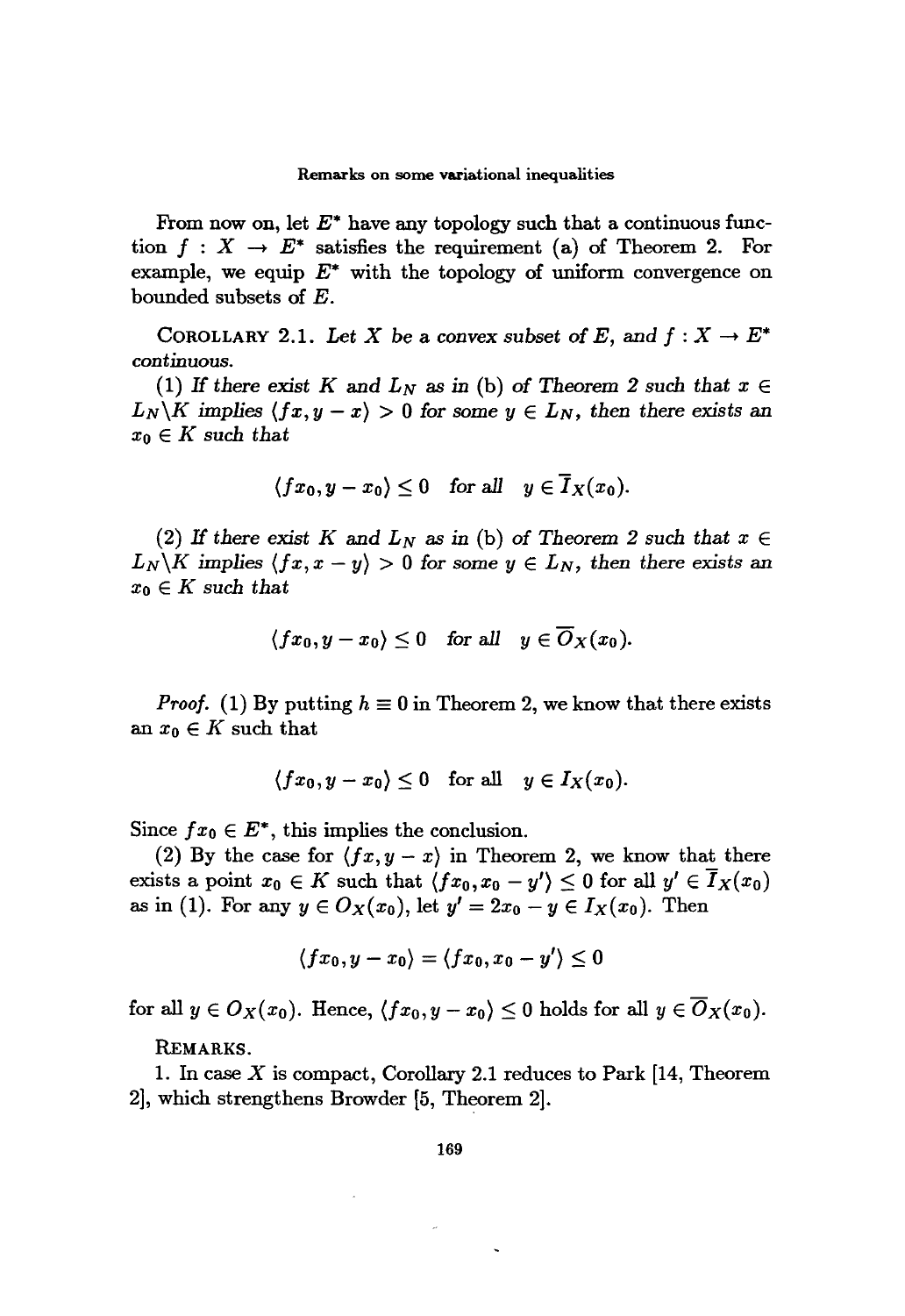2. In case  $X$  is a closed convex subset of a t.v.s.  $E$ , if there exists a compact convex subset *L* of *X* such that

$$
K \equiv \{x \in X : \langle fx, y - x \rangle \le 0 \text{ for all } y \in L\} \subset L,
$$

is compact, then the same conclusion holds. This improves Takahashi [23, Theorem 3].

3. Instead of the continuity of  $f$ , it suffices to assume the condition (a) of Theorem 2. Hence, Corollary 2.1 improves AlIen [1, Corollary 2].

4. If  $x_0 \in \text{Int } X$  or  $X = E$  in Corollary 2.1, it is obvious that there exists  $x^* \in E$  such that  $fx^* = 0$ . In fact,  $\langle fx_0, y - x_0 \rangle \leq 0$  for all  $y \in E = I_X(x_0)$  implies  $fx_0 = 0$ .

5. Corollary 2.1 has a very interesting interpretation when *X* is a cone in *E as* follows :

A nonempty closed subset X is a *cone* in E if  $ax + \beta y \in X$  for all  $\alpha, \beta \geq 0$  and  $x, y \in X$ . The *polar*  $X^*$  of a cone *X* is the cone defined by

$$
X^*\equiv \{p\in E^*:\langle p,x\rangle\geq 0\quad \text{for all}\quad x\in X\}.
$$

COROLLARY 2.2. Let *X* be a cone in *E* and  $f: X \to E^*$  continuous. *H* there exist *K* and  $L_N$  as in (b) of *Theorem* 2 such that  $x \in L_N \backslash K$ *implies*  $\langle fx, x - y \rangle > 0$  *for some*  $y \in L_N$ , *then there* exists an  $x_0 \in X$ *such that*

$$
fx_0\in X^* \text{ and } \langle fx_0, x_0\rangle = 0.
$$

*Proof.* By Corollary 2.1(2), there exists  $x_0 \in K$  such that  $\langle fx_0, y |x_0\rangle \ge 0$  for all  $y \in X$ . Since  $\langle fx_0, \alpha y \rangle \ge \langle fx_0, x_0 \rangle$  for all  $\alpha > 0$  and  $y \in X$ , we obtain  $\langle fx_0, y \rangle \geq 0$  for all  $y \in X$ , i.e.,  $fx_0 \in X^*$ . Since  $\langle fx_0, 0 - x_0 \rangle \geq 0$ , we have  $\langle fx_0, x_0 \rangle = 0$ .

#### REMARKS.

1. The problem of finding a vector  $x_0 \in X$  satisfying the conclusion is known as the complementarity problem ; several problems in mathematical programming, game theory, economics, operations research, and mechanics can be presented in this form.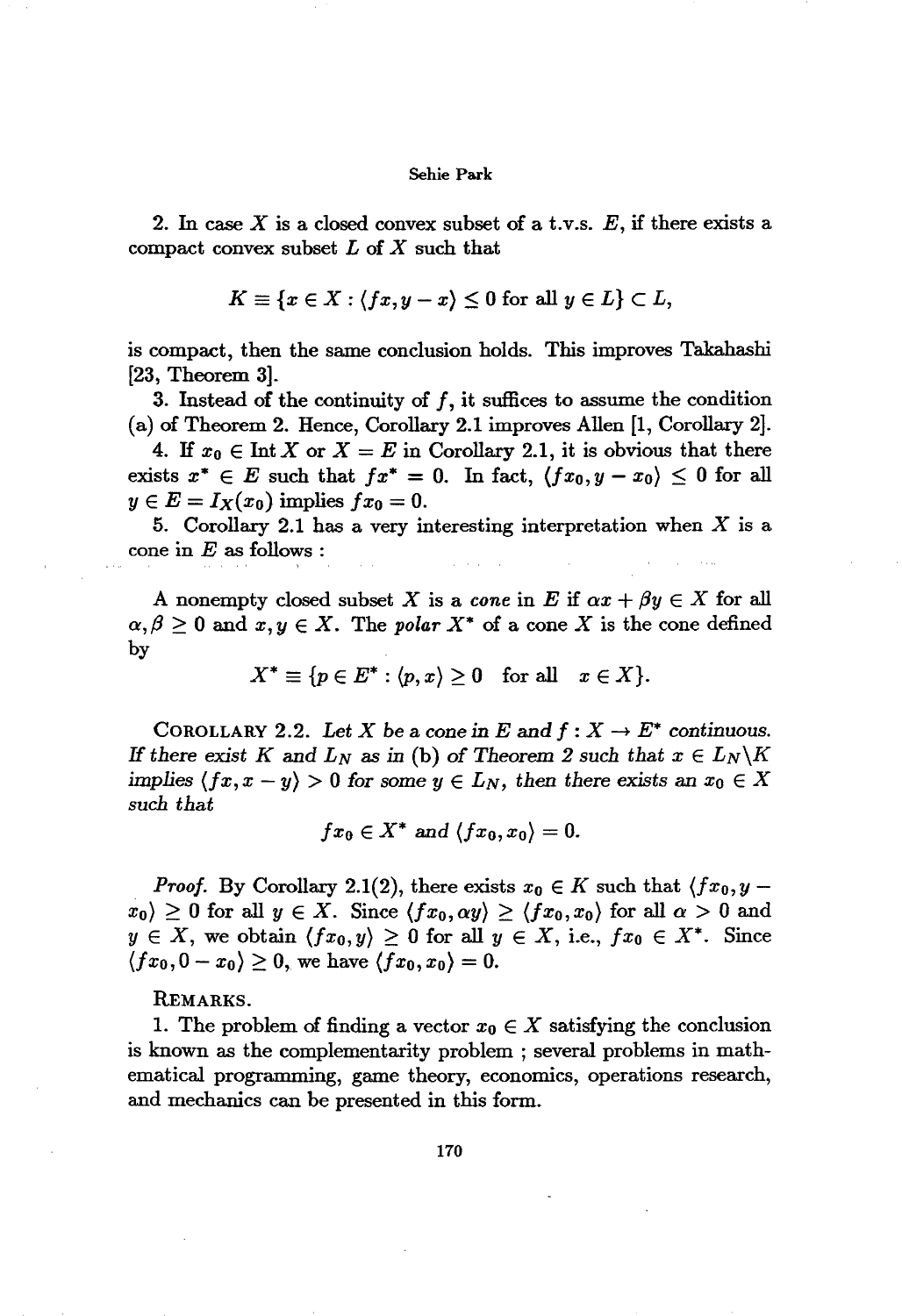2. Corollary 2.2 generalizes Takahashi [23, Theorem 4]. Also Takahashi [24, Corollary 2.1] proved Karamardian's complementarity problem [11] by using a particular form of Theorem O.

COROLLARY 2.3. Let *X* be a convex subset of *E*, and  $T: X \to 2^{E^*}$ a multifunction having a continuous selection  $f: X \to E^*$ .

(1) If there exist K and  $L_N$  as in (b) of Theorem 2 such that  $x \in$  $L_N\backslash K$  *implies*  $\langle fx, y-x \rangle > 0$  *for some*  $y \in L_N$ *, then there exist*  $x_0 \in K$ and  $x_0^* \in E^*$  such that

$$
x_0^* \in Tx_0
$$
 and  $\langle x_0^*, y - x_0 \rangle \leq 0$  for all  $y \in \overline{I}_X(x_0)$ .

(2) If there exist  $K$  and  $L_N$  as in (b) of Theorem 2 such that  $x \in L_N \backslash K$  *implies*  $(fx, x - y) > 0$  *for some*  $y \in L_N$ *, then the same* conclusion holds for all  $y \in \overline{O}_X(x_0)$ .

*Proof.* Put  $x_0^* = fx_0$  in Corollary 2.1.

REMARK. Corollary 2.3 is a particular form of the generalized quasivariational inequalities. For related results, see, e.g., Shih and Tan [18].

The following is a simple consequence of Corollary 2.3.

COROLLARY 2.4. *Let X* be a compact convex *subset* of *E* and *T ;*  $X \rightarrow 2^{E^*}$  a *multifunction satisfying* 

(i) Tx is nonempty and convex for each  $x \in X$ ; and

*(ii)*  $T^{-1}y$  *is open for each*  $y \in Y$ .

*Then there exist*  $x_0 \in X$  and  $x_0^* \in E^*$  *such that* 

$$
x_0^* \in Tx_0
$$
 and  $\langle x_0^*, y - x_0 \rangle \le 0$  for all  $y \in W(x_0)$ .

*Proof. T* has a continuous selection by a result in [2].

REMARK. Corollary 4.4 strengthens Simons [21, Theorem 4.5]. For another proof, see Komiya [12]. This generalizes and unifies fixed point theorems for multifunctions due to Browder [5], Fan [8), Takahashi [23], [25] and Cellina [7]. Simons [21] gave several comments on related results to Corollary 2.4 and deduced some fixed point theorems from Corollary 2.4.

For reflexive Banach spaces, Theorem 2 reduces to the following: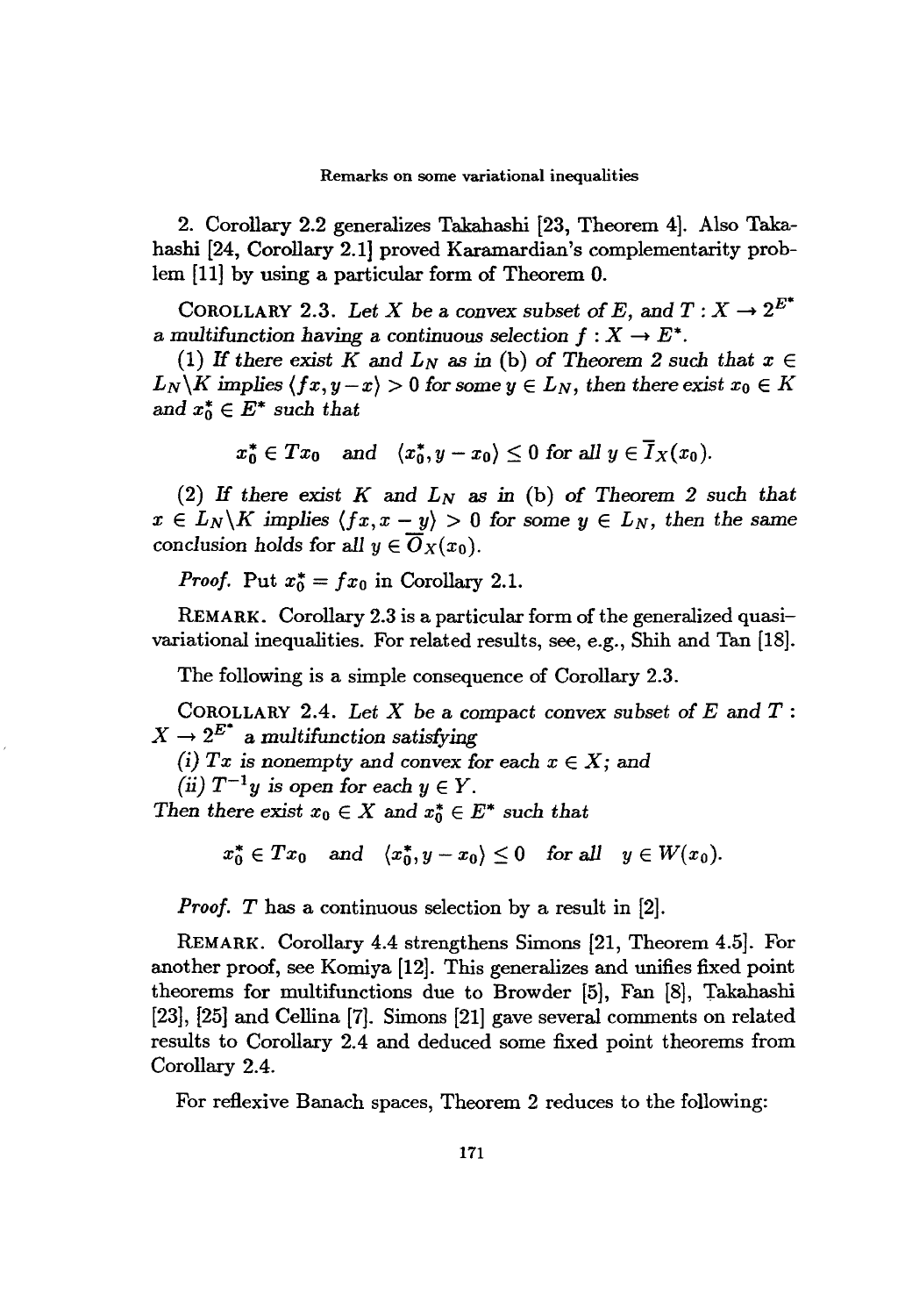COROLLARY 2.5. *Let X* be a convex *subset* ofa real*reBexive* Banach space  $E, f: X \to E^*$  is a weakly continuous function, and  $h: X \to \mathbf{R}$ <sup>a</sup> *weakly l.s.c. convex function.* If

(\*) *there exist* a bounded *subset K* of*X* and, *for each finite subset*  $N$  of  $X$ , a closed bounded convex subset  $L_N$  of  $X$  containing *N* such that  $x \in L_N \backslash K$  implies  $\langle fx, x - y \rangle + h(x) > h(y)$  for some  $y \in L_N$ ,

*then there exists* an  $x_0 \in K$  *such that* 

 $(fx_0, x_0 - y) + h(x_0) \leq h(y)$  for all  $y \in X$ .

*Moreover,* if *h is defined* on *E,* then *the conclusion holds for all*  $y\in I_X(x_0)$ .

*Proof.* Switch to the weak topology.

REMARK. Browder [6, Theorem 6] obtained Corollary 2.4 under stronger assumptions, i.e.,

- (1) f is pseudo-monotone in the sense in [6] (which implies f is continuous from any finite topology of *X* to the weak topology of  $X^*$ ), and
- (2) for some  $y_0 \in X$ , there exists an  $R_0 \in \mathbb{R}$  such that

$$
\langle fx, x - y_0 \rangle + h(x) > h(y_0)
$$

for all  $x \in X$  with  $||x|| > R_0$ .

Note that  $(2)$  implies  $(*)$ . In fact,

 $K \equiv \{x \in X : \langle fx, x - y_0 \rangle + h(x) \le h(y_0) \} \subset \{x \in X : ||x|| \le R_0\}$ is bounded.

Finally in this paper, we add a variational inequality for a non-real Hausdorff locally convex space (simply, l.c.s.).

THEOREM 3. *Let X* be a nonempty bounded convex *subset* ofa *1.c.s. E*, and  $f: X \to E^*$  continuous from *X* to the strong topology of  $E^*$ *such that.*

(\*) *there exist* a nonempty compact *subset K* of *X* and, for each *finite subset*  $N$  of  $X$ , a compact convex *subset*  $L_N$  of  $X$  containing *N* such that  $y \in L_N \backslash K$  implies  $\text{Re} \langle fy, y - x \rangle > 0$  for *some*  $x \in L_N$ .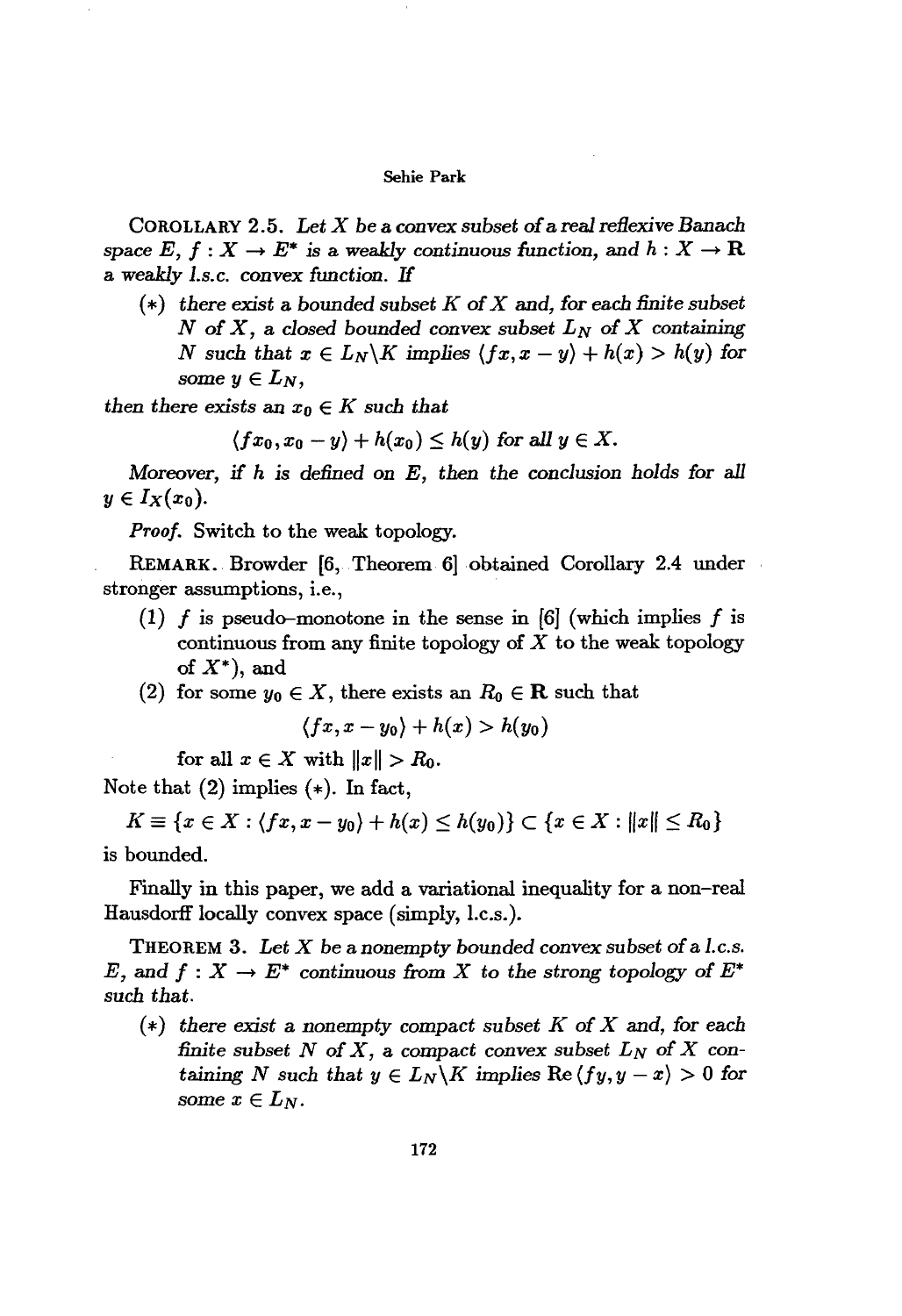Then there exists a point  $y_0 \in K$  such that

$$
\text{Re } \langle y_0, y_0 - x \rangle \leq 0 \quad \text{for all } x \in \overline{I}_X(y_0).
$$

*Proof.* Define  $p: X \times X \to \mathbf{R}$  by

$$
p(x, y) \equiv \text{Re } \langle fy, y \rangle \quad \text{for all } x, y \in X.
$$

Then, for each  $x \in X$ ,  $p(x, \cdot)$  is continuous by [19, Lemma 1]. By applying Theorem 0 with  $h \equiv 0$ , the conclusion follows.

REMARKS.

1. Theorem 3 generalizes Shih and Tan [19, Theorem 10] since they assumed the following stronger condition than (\*):

- (\*\*) there exists a compact convex subset *L* of *X* such that, for each  $y \in X \backslash L$ , there is an  $x \in L$  with Re  $(fy, y - x) > 0$ .
- 2. If  $X$  is closed in Theorem 3,  $(*)$  is implied by the following:

(\*\*\*) for some nonempty compact subset C of E and  $x_0 \in X \cap C$ ,

$$
Re \langle fy, y - x_0 \rangle > 0 \text{ for all } y \in X \backslash C.
$$

Therefore, Theorem 3 generalizes Shih and Tan [19, Theorem 11].

3. For compact  $X$ , Theorem 5 improves Browder's variational inequality in [5], [6].

# References

- 1. G. AlIen, *Variational inequalities, complementary problems, and duality theorems,* J. Math. Anal. Appl. 58(1977), 1-10.
- 2. H. Ben-EI-Mechaiekh, P.Deguire et A.Granas, *Vne* alternative non lineaire en analyse convexe et applications, C. R. Acad. Sc. Paris 295(1982), 257-259.
- 3. G. Brezis, *Equations et inequations non lineaires dans les espaces vectoriels en dualite,* Ann. Inst. Fourier, Grenoble, 18(1968), 115-175.
- 4. H. Brezis, L.Nirenberg and G.Stampacchia, *A remark on Ky Fan's minimax principle,* BoIl. *Vn.* Mat. Ital. 6(1972), 293-300.
- 5. F. E. Browder, *The fixed point theory of multi-valued mappings in topological vector spaces,* Math. Ann. 177(1968), 283-301.
- 6. F. E. Browder, *Coincidence theorems, minimax theorems, and variational inequalities,* Contemp. Math. 26(1984), 67-80.